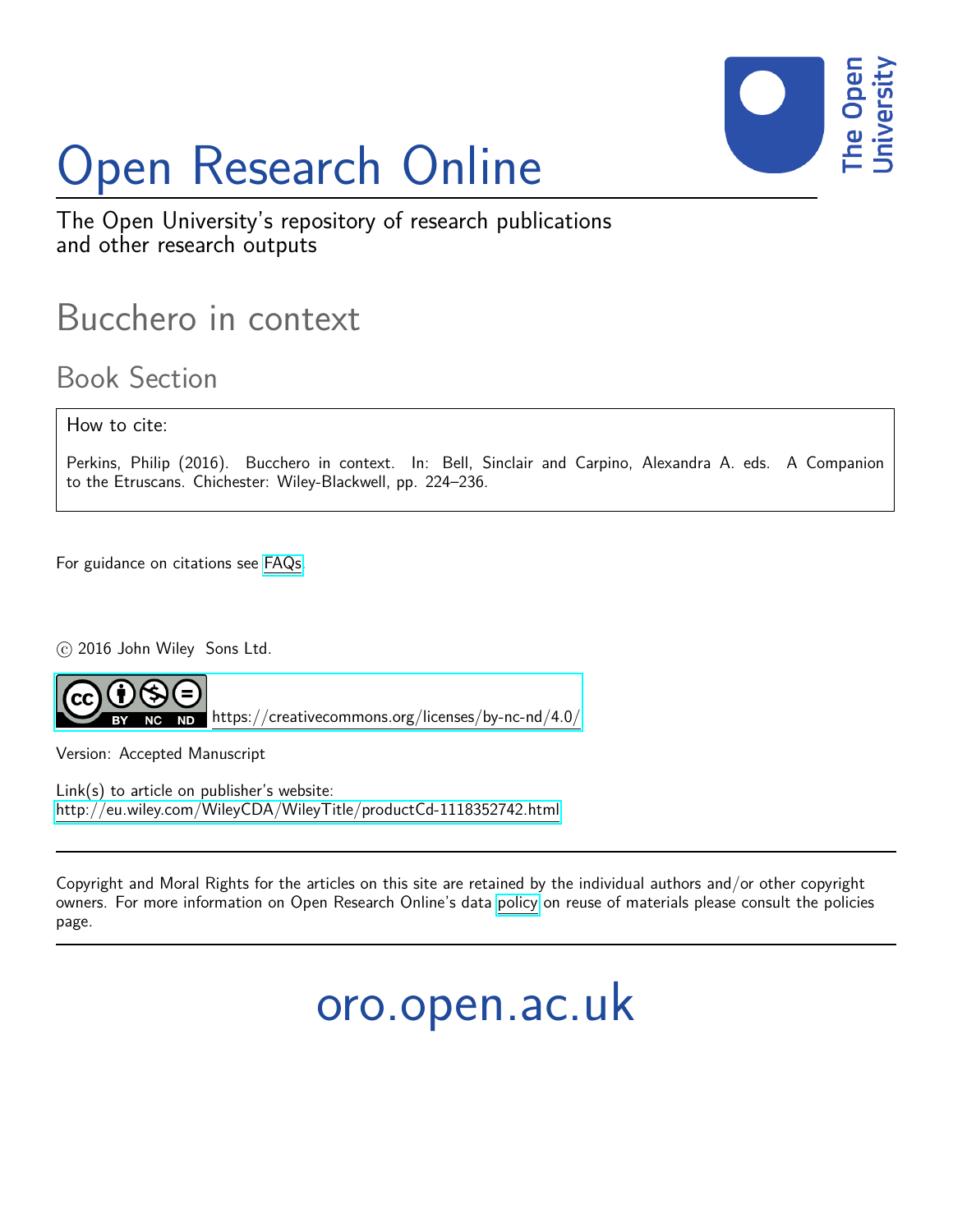## *Bucchero in context*

6,000 to 7,000 words

Fig. 1. line drawing illustrating cultural influences on bucchero wares. Fig. 2. A map of bucchero finds after Parlavecchia, P. (ed.) (1992), Les Etrusques et l'Europe (Paris). pp.64-5.

Bucchero is the modern name that archaeologists give to a class of ceramics that was produced in central Italy between the seventh and the fourth centuries BCE. Bucchero vessels take a wide variety of forms and have a black or dark gray color and a smooth reflective surface (Martelli 1994; Camporeale 2000; Naso 2004; Perkins 2007; De Puma 2013). Bucchero was a distinctive part of Etruscan material culture and the story of this type of ceramic reflects the cultural and historical development of the Etruscan people in many ways. To explore the story of bucchero this chapter will use the concept of a 'life cycle' to construct a form of biography for bucchero as a class of ceramic which will place bucchero in its wider cultural and historical context (Kopytoff 1986, 66-7; Hoskins 1998). Starting with its production, moving on to its use and then considering how bucchero became a part of the archaeological record, this study will end by considering how bucchero fits into the contemporary world.

### *Context of Production*

Just like any other ceramic, the raw material for making bucchero is clay. Etruria is well endowed with clay deposits and the production of bucchero did not require clay with precise chemical properties. A more important quality was the purity of the clay, and this could be achieved by washing freshly dug raw clay and then settling out the clay from the water to remove the larger impurities and obtain a relatively pure raw material. Other Etruscan ceramics that were in use at the time when bucchero first appeared (the second quarter of the seventh century BCE) used a raw material that was either less purified or was modified by the addition of minerals (grits, lime or organic material) to manipulate the characteristics of the clay when it was fired (fluxes) or its strength and malleability while the pots were being formed from the raw clay (fillers). These ceramics are known by the Italian term '*impasto'* which encompasses a wide range of ceramic styles from quite rough and thick everyday vessels to fine highly polished vases that are virtually indistinguishable from bucchero vases (Badoni 2000). Indeed impasto and bucchero productions are very closely linked, and the earliest bucchero may be considered as a refined version of impasto. Some scholars use the term 'buccheroid impasto' to describe vases that share characteristics of impasto and bucchero, however, there is no clear cut boundary between the two and there is a continuum rather than a division between the two categories.

Impasto and bucchero also share techniques that were used to form and decorate the vessels. The earliest bucchero was made by hand, probably using a slow potter's wheel to shape the vessel. When leather hard, the dried clay body was polished with smooth tools to burnish the surface. This created a compact and resistant surface that also had a characteristic reflective surface. On many vessels it is possible to see individual burnishing strokes on the surfaces of the vase, but on some very carefully polished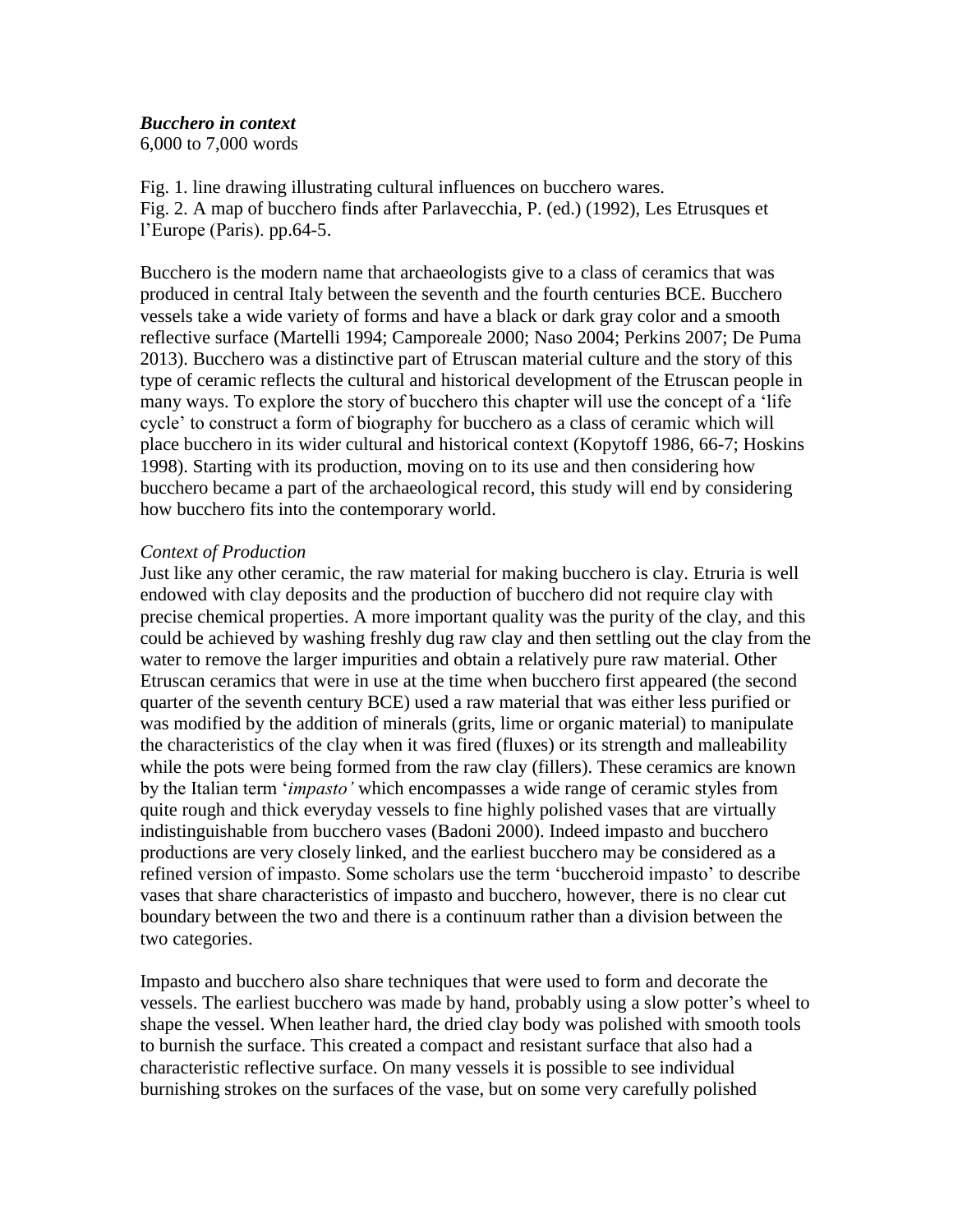examples it is impossible to see such tool-marks on the uniformly smooth, polished surfaces of the vases. This smooth surface was then often used as the background for decoration that was either incised into the surface or stamped using specifically prepared dies. In the southern part of Etruria stamped decoration becomes rare in the last quarter of the  $7<sup>th</sup>$  century but remains in use through the sixth century in more northerly parts and the Po Valley. A distinctive form of stamping, shared with some impasto, is a pattern of dotted lines radiating from a single point and forming a semi-circular or wedge-like fan shape (Regter 2003, 21-53). The pattern, made with a toothed comb, was common in the central decades around the mid-seventh century. It is conventionally described as a fan, due to it resembling modern hand held folding fans, but it does not resemble any ancient Etruscan fan shapes and it has been suggested that the motif might possibly derive from Egyptian representations of a papyrus flower (Gran-Aymerich, 1995, 49-50). This form of decoration was often accompanied by various incised lines and horizontal grooves, or impressions apparently bade with twisted wire or cord, following a tradition found in earlier italic ceramics. A more elaborate decoration is incision of freehand motifs such as friezes of animals, or rarely humans or animals molded in low relief. Some of the earlier hand made vessels are very elaborate and take on more sculptural forms with the use of ribbing, undulating surfaces or plant and animal forms (Sciacca 2003).

Very rarely, bucchero has been found further decorated with gold leaf or colored paint (Gran-Aymerich 1995, 47, 65, pl.3; Rastrelli 2000, 147 pl. 167), but these finishes are too rare to suggest that such elaboration was originally commonplace, and when seen in museums, it is often the result of 19<sup>th</sup> Century enhancement to make the decoration more visible. The polished surface of bucchero occasionally has a silvery surface sheen that is a byproduct of the firing process, but it is rare and unlikely to have been a consistent aim of the potters to produce vessels that had a silver metallic appearance (e.g. Perkins 2007, 87 no. 75).

During the third quarter of the seventh century the potting technology becomes more sophisticated and the fast potter's wheel becomes the standard means of shaping vases. This is supplemented by various techniques of turning partly dried vases on the wheel and using sharp tools to modify the profiles of the vases, often producing inflections and carinations in the walls with sharp, angular edges. The technique is similar to turning materials such as wood or ivory on a lathe. This technological transformation is matched by a scaling up in the quantity of bucchero that was produced and a shift from individually crafted pieces to mass-produced series of near-identical vases with only limited decoration.

The vessels, once dried and decorated were fired in relatively low temperature kilns. There has been much debate and experimental reproduction of bucchero firing techniques. Impasto ceramics are typically fired in oxidizing or mixed atmospheres that produce dark red, brown or brownish grey vessels. Bucchero however is characterized by its black, or very dark grey color that is produced in a reducing atmosphere where oxygen is kept out of the kiln, particularly when the vessels are cooling. It is possible that carbon, in the form of charcoal was deliberately added to the clay used for bucchero to enhance its black color but experimentation has shown that control of the firing atmosphere is the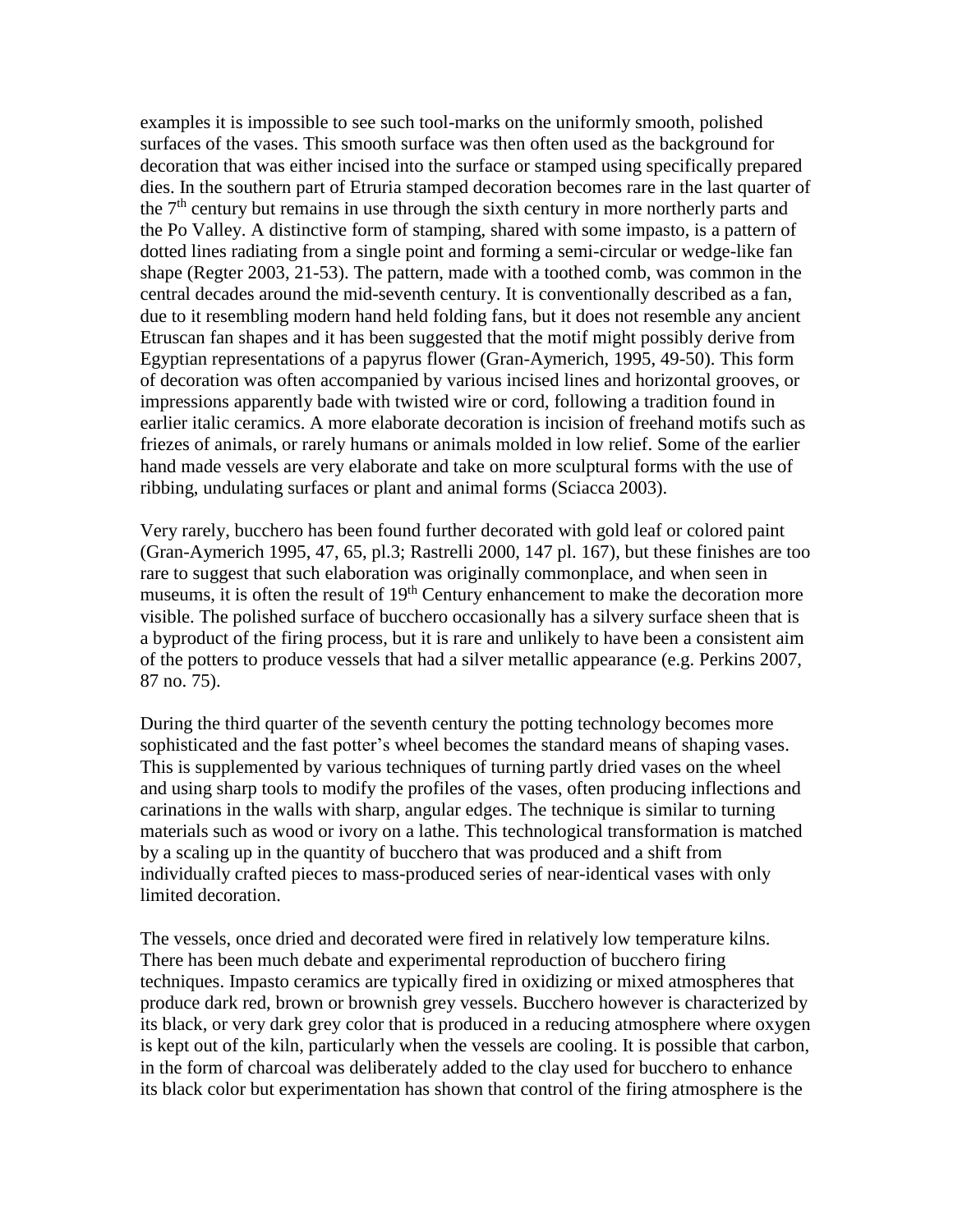key variable in producing the black effect (Acconcia, 2004; Cuomo Di Caprio 2007, 437- 40; Deriu 2009).

Kilns for the production of bucchero have been reported in various places in northern Etruria and Campania (Acconcia 2004, 285), but unfortunately, none have yet been published, meaning that reconstruction of manufacturing processes depend upon observation of finished bucchero vases and experimental archaeology. Pottery kilns from the period that have been excavated are simply hollows cut into the ground, perhaps with a clay superstructure, or a simple bonfire above to fire the vases. Such kilns may have been used for producing bucchero that was closer to the impasto end of the scale, but it seems probable that more sophisticated up-draught kilns would have been necessary to provide the required control of the firing atmosphere to produce consistently black bucchero in large quantities (Acconcia, 2004; D'Asti and Vidale 2004; Di Gennaro 2004' Vallesi 2004a; b; Perkins 2007).

Moving beyond technological aspects, the context of the production of bucchero is also defined by comparison with a broader spectrum of ceramics. The relationship between earlier handmade impasto and bucchero has already been mentioned and bucchero also shares some basic shapes of bowls, plates and jars with coarser utilitarian wares. Bucchero is therefore firmly rooted in the ceramic traditions of the late Iron Age of Latium and Etruria, yet during the second half of the eighth century BCE cultural contacts across the Mediterranean began to intensify and Greek settlement at Pithekoussai and Carthaginian settlement on Sardinia made contacts with the Aegean and Eastern Mediterranean more frequent. At the same time, trade and exchange began to bring novel artifacts, cultural practices and technologies into Etruria. These contacts had an impact on the development of material culture in Etruria and can be traced in both subtle and spectacular ways: bucchero provides a case study of how a cultural milieu may be reflected in the changes in material culture.

From the late Bronze Age through the Iron age  $(10<sup>th</sup>-8<sup>th</sup>$  centuries BCE) the biconical urn with a horizontal handle at its widest point is a distinctive artifact used for domestic purposes and to contain cremated ashes in burial pits (Fig 1). The same distinctive body shape, with vertical handles from the widest point to the rim – the amphora – is found in impasto and bucchero (Rasmussen type 1). The same basic shape, but with only one handle becomes a bucchero dipper (*attingitoio*) or jug (Rasmussen type 1) which has an equally long prehistoric pedigree. This same shape was adapted by artisans who produced a bucchero wine jug shape that blends features of the biconical Etruscan shape with a Phonician narrow necked jug (Rasmussen Oinochoe type 2). The artisans must have seen the original jugs made in silver, bronze, ivory/ostrich egg and ceramic in Phonicia or Cyprus (Rasmussen 2006, 76; De Marinis 2008). This jug develops, in turn, into a wide mouthed wine flagon which become one of the most distinctive and characteristic bucchero shapes (Rasmussen Oinochoe type 3). Influences are also absorbed from Greek ceramics: horizontal bands and vertical rays around the lower body are taken from painted Protocorinthian wares and incised upon bucchero wine flagons, amphoras and cups. The shape of some wine flagons is further influenced by Protocorinthian ceramics and 'Rhodian' bronze flagons which have a more angular neck and a complex handle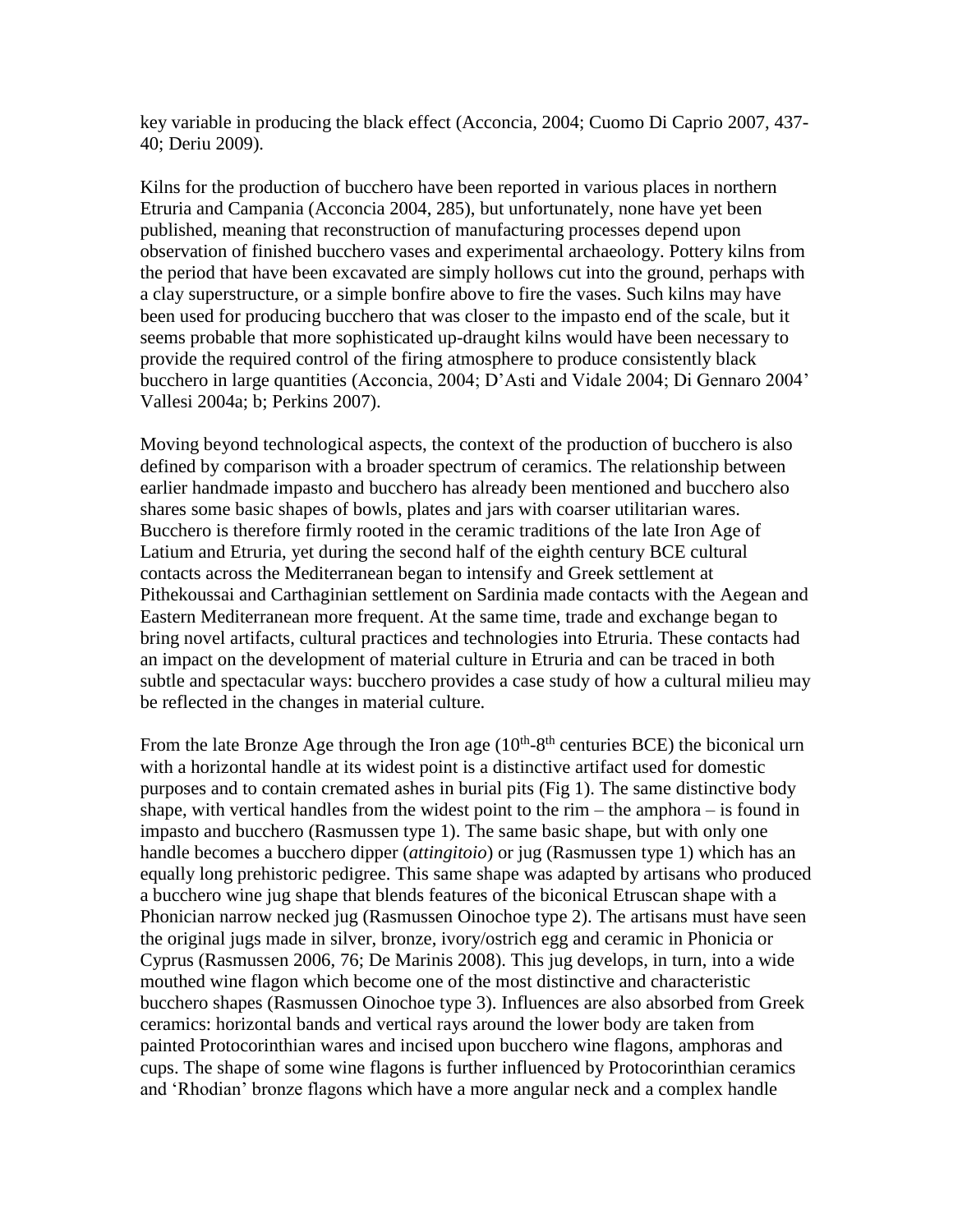with discs (*rotelles*) covering the point where it joins the rim (Rasmussen Oinochoe type 4). A further connection is provided by shallow, two handled, bucchero wine cups reproduce the shape of Corinthian and East Greek cups that were made with light colored clay and decorated with dark painted motifs (Rasmussen Cup types 1-3). This web of interconnections is are illustrative of the complex cultural mix of influences that typifies the Orientalizing period in central Italy and reveals the openness of Etruria to the Mediterranean world.

These examples show how artisans producing bucchero drew from contemporary traditions in neighboring cultures, but bucchero also inspired artisans elsewhere. In Athens, for example, a later development of the amphora shape made by the potter Nikosthenes in black-figured ware, copied an Etruscan shape (Rasmussen amphora type 1g) as did some carinated one-handled cups (Rasmussen kyathos type 1h) (Rasmussen 1985; 2006, 113-4). Carinated cups, of various kinds were one of the most distinctive Etruscan shapes that had their origin in the Late bronze Age. The chalice shape, with a plain rim, sloping wall and carination, had many variants, with higher or lower base, one handle (*kyathos*), two handles (*kantharos)* and a multiplicity of different forms of relief decoration, some impressed and others raised up. This shape also inspired Athenian potters to reproduce the Etruscan vessels. The distinctive Etruscan two-handled carinated wine cup, the *kantharos,* also became the attribute of the god Dionysos.

As well as being exposed to external influences, the artisans producing bucchero were working within a social and artistic tradition that had a profound influence on the development of the ceramics they produced. Some of the earliest bucchero made at Cerveteri is exceptionally complex and elaborately decorated (Sciacca 2003). Various aspects of its form and production are closely related to artifacts made in bronze, precious metals and ivory. The relationship is so close that it seems likely that artisans in these different materials were working alongside one another to produce prestige items for the very highest levels of Etruscan society in the early to mid-Orientalizing period (Gran-Aymerich 1995). Bucchero, bronze and silver vessels share some shapes of both Italic and Eastern Mediterranean derivation (e.g. East Greek cups, *kotylai*, chalices and *oinochoai*) and it is often assumed that the bucchero vessels are copying the original metal shapes. However, the priority of metal types has not been firmly established (Regter 2003, 108-9) and research is hindered by the differential survival of metals and ceramics: the metal examples are extremely rare and they can be easily recycled whereas the ceramic types are much more common but also more durable. There is an unmistakable skeuomorphic relationship between some metal and some bucchero vessels: clay rivets or repoussé decoration occur on some bucchero for example. But it is less certain whether common design features such as sharp carinations, which are simple to achieve in ceramic but difficult in sheet metalwork, originate in one medium or the other. What is more certain is that the material aesthetics, or style, of bucchero are shared across a range of media, and this implies that there were less rigid divisions between artisans working in different media than has been the case in more recent ceramic traditions.

In the same way as the shapes of bucchero display a wide range of connections with the wider Mediterranean context, decorative details can also reflect the broader cultural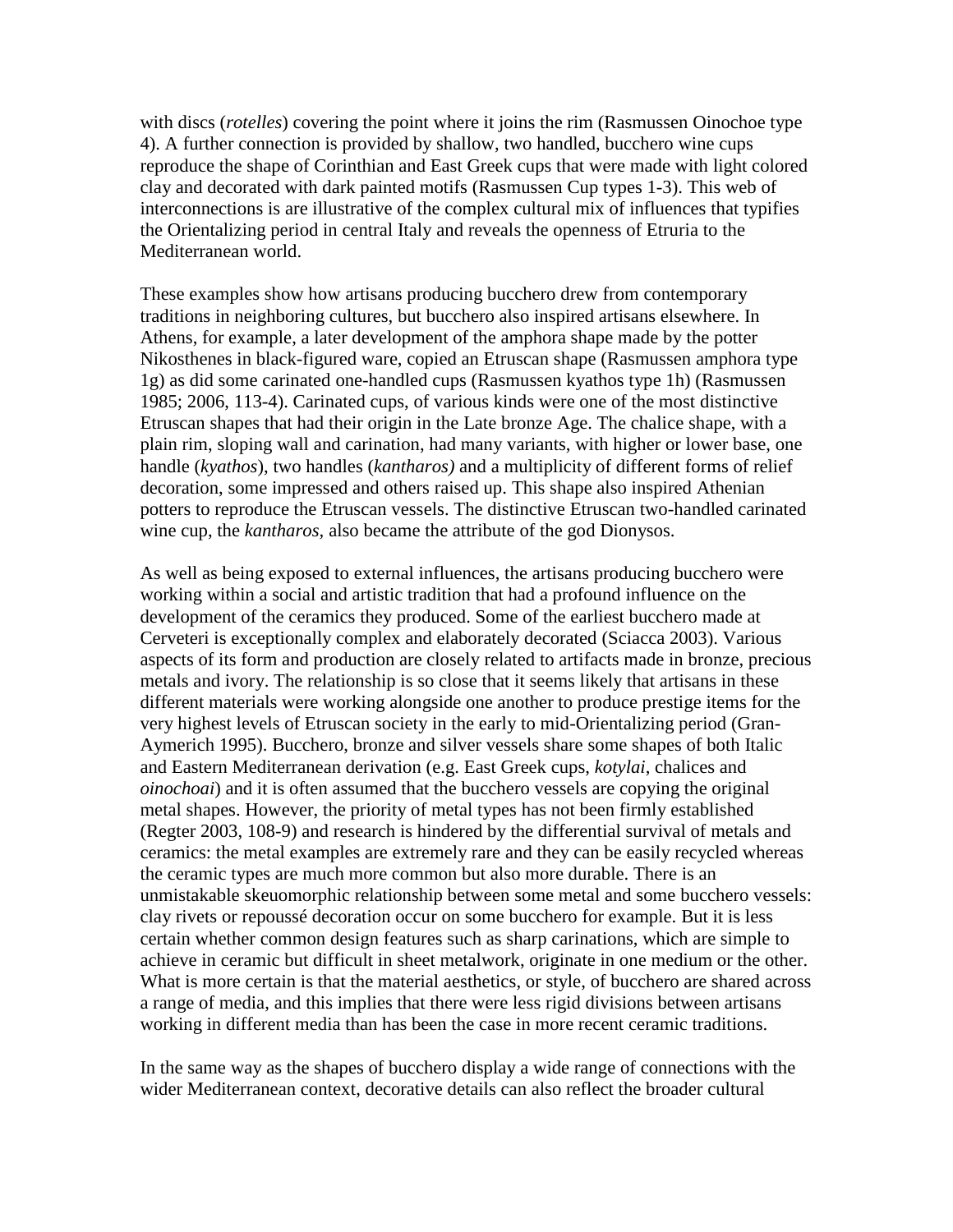milieu of the Etruscans. Amphoras from the mid-seventh century with incised decoration of connected spirals, geometric designs and stylized animals are recapitulating motifs familiar from the Iron Age. Later, in the last decades of the  $7<sup>th</sup>$  and the beginning of the 6<sup>th</sup> century vases with an incised frieze of animals form a distinct group of bucchero vases (Bonamici 1974 ; e.g. Perkins 2007 nos. 12 & 130). The animals share distinctive characteristics of Phoenician and Assyrian representations, and may be framed with Greek geometric motifs in a scheme that is reminiscent of Corinthian painted wares. As such they provide an example of how Etruscan artisans were fully engaged with the Orientalizing phenomenon and producing items for use by sections of society that were receptive and presumably appreciative of such external figurative styles. A further example is provided by the chalices supported by caryatids and strap-work that combine the Etruscan chalice shape with Near Eastern motifs and perhaps representations of Near Eastern deities (Brocato and Regoli 2009). In the sixth century too, bucchero vases with relief decoration continue to reflect Corinthian motifs but also include figures with more Archaic traits, illustrating how the bucchero artisans were continually exposed to broader cultural currents that modified forms of visual representation in this period.

#### *Geographical and economic context*

Although no production facilities have yet been identified it is possible to identify different bucchero produced at different places using formal characteristics (color, surface finish, chemical or mineral composition), the shape of vessels, style of decoration and geographical find spot. However, it is not possible to assign all bucchero to specific production sites, or even regions of Etruria: it is only the presence of distinctive features that have been clearly associated with specific sites that make an attribution possible. Even with chemical analysis, such as neutron activation analysis, it is not always possible to reliably differentiate production centers given the fundamental similarities between different clay sources in Etruria. Nevertheless this is an area where future work will refine and increase our knowledge (Naso 1994).

The earliest Bucchero production sites appear to be Cerveteri and Veii (Marchetti 2004), and it is at Cerveteri that the most elaborate and technologically advanced vessels first appear (Capecchi and Gunella 1975; Regter 2003; Sciacca 2003). Many of these early vessels are characterized by exceedingly thin walls (<3mm) which has led to the general use of the term *bucchero sottile* to describe earlier wares. It is not yet possible to trace the full details of the spread of bucchero production but by the end of the seventh century production was underway at most of the main Etruscan cities with significant productions developing at Tarquinia (Locatelli 2004; Palmieri 2010), Vulci (Celuzza 2000; 2004), Orvieto (Tamburini 2004) and Chiusi (Del Verme 2000; Minetti 2000; Cappuccini 2011). Much of bucchero production appears to have taken place in urban contexts and most cities have an identifiable production of their own: Vetulonia (Camporeale 1967; Gregori 1991), Roselle (Donati 1991; 1994), Populonia (Acconcia 2010; Grassini 2010), Pisa (Bruni 1998), Rome (Rossi 2004; Van Kampen 2004) and those where a bucchero production has not been securely identified are places that have not yet yielded extensive Orientalizing and Archaic Period deposits (Volterra, Cortona, Arezzo, Perugia and Fiesole). There are also limited indications of production at smaller sites in Etruria such as Blera (Di Silvio et al. 2004) and Poggio Colla and the important finds from Poggio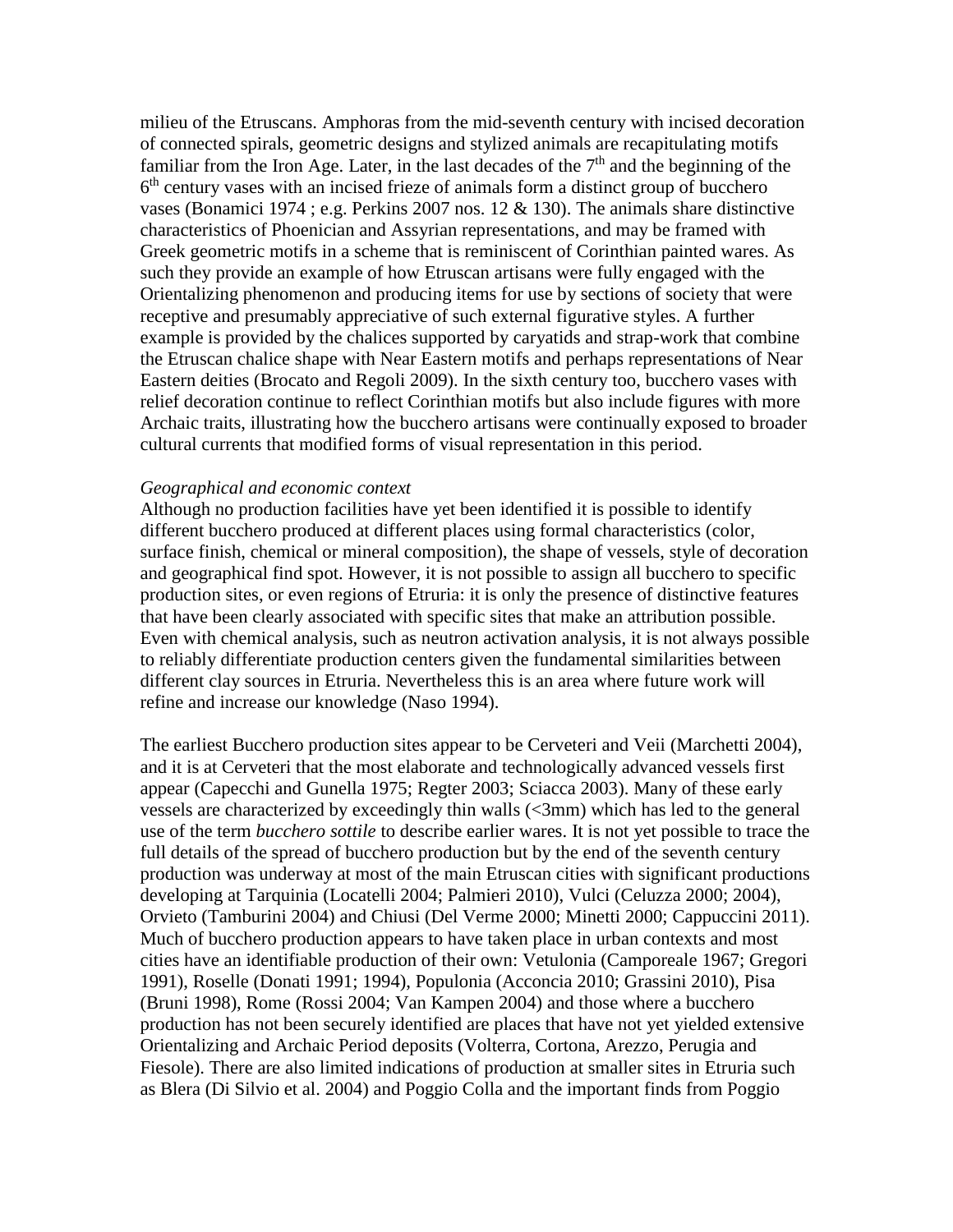Civitate (Murlo) (Berkin 2003) are distinctive enough to suggest that they may have been made at the site rather than having been imported from elsewhere. Our understanding of the details of these more local productions is still emerging and there are known productions, such as the winged cups in northern Etruria, for which a production center has not yet been proposed and localities, such as the Faliscan area where it seems highly likely that the bucchero was locally produced.

Although the earliest bucchero was a rare product of high quality workmanship, possibly made in workshops alongside precious metals and ivory, attached to elite households, during the later decades of the seventh century the economic context of production changes as does the volume and quality of production. Before the end of the century bucchero was being mass-produced in most Etruscan cities, probably in specialized workshops, using technology shared. This technological and organizational revolution is distinctive of late Orientalizing Etruria in other media as well (Nijboer 1998) and is perhaps matched by similar developments in ceramic production in Corinth.

In the sixth century, the thinnest bucchero (*sottile*) was no longer produced and fabrics in intermediate thickness give way to thicker, less carefully finished wares called *bucchero pesante* (heavy) in Italian. These were produced at Tarquinia (Camporeale 1972b; Locatelli 2004), Vulci (Celuzza 2000; Celuzza *et al*. 2004; Belelli Marchesini 2004), Ovieto (Camporeale 1970; 1972a) and Chiusi (Barbagli and Iozzo 2007, 130-9) in particular, and were often elaborately ornamented with relief decoration with figurative, floral or geometric motifs and notably frontal human heads (Donati 1967;1968; 1969). Also during the sixth century, bucchero production spread beyond Etruria proper and large scale production began in Sabina (Cantù 2010), Campania at Capua (Locatelli 1993; Minoja 2000) and probably at other centers because bucchero has been found on many sites in the region, for example in the lower levels of Pompeii (Fulford and Wallace Hadrill 1999, 64-6). Similarly, to the North, bucchero is found in Etruscan settlements in the Po Valley with distinctive stamped productions found at Marzabotto and other sites in western Emilia Romagna which are like those in northern Etruria at Vetulonia, Pisa and Poggio Colla (Santocchini Gerg 2012), while plainer bucchero is found at many sites such as Forcello where it may well have been made (Casini 2005; Deriu 2009). Productions have also been hypothesized in other neighboring areas in the Apennines and Adriatic coast (Benelli 2004), the Faliscan area (Ambrosini 2004; Biella 2010) and in Rome and southern Lazio (Rossi 2004).

Later bucchero productions, in the fifth and perhaps into the fourth centuries have been less well studied, but there is a trend towards grey, rather than black wares and the term 'grey bucchero' is often used to describe these later wares. The range of forms also reduces and most vessels are bowls, chalices, plates or flagons. At the same time fine wares with cream surfaces (with or without brown or red painted decoration), some with the same shapes as bucchero, grow in popularity.

#### *Context of use*

There are two potential approaches to establishing how bucchero was used: investigating the function of the vessels and investigating the contexts in which they were found.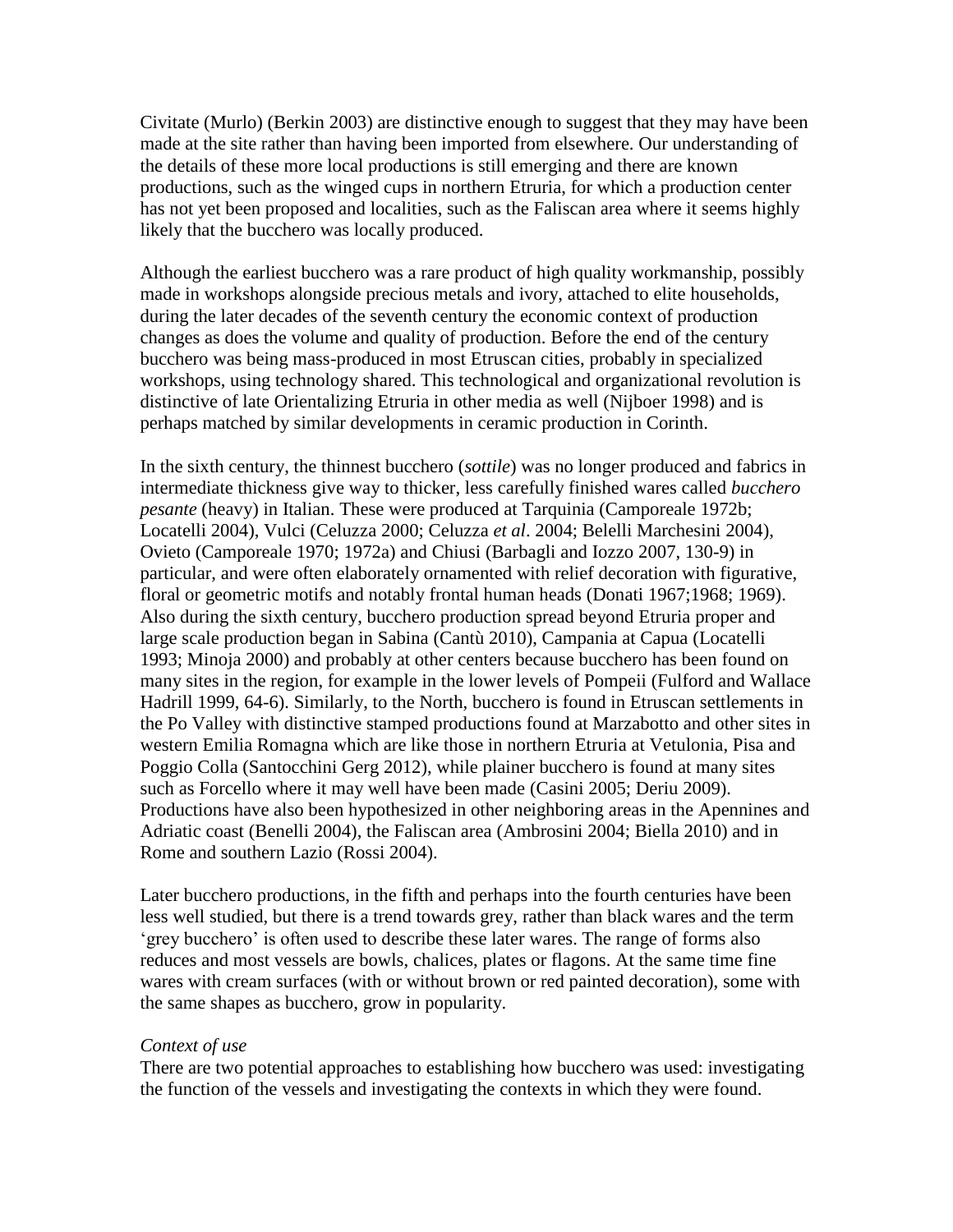Function can be inferred from the shape of bucchero vases. Most are shapes that were used as table ware: various types of bowls, plates, cups, jugs and lids for serving or consuming food and drink. The amphoras, and rarely jars, are usually small and more likely to have been used as table ware than as vessels for the longer term storage of liquids or grains. Bucchero was also used as a material to make aryballoi – small flasks for perfumed oils (Poupé 1970), a use that is distinct from table wares. In the seventh century bucchero was occasionally used to produce small female figurines, often parts of more complex objects, that may represent deities or mourners (Perkins 2007, 22-5). At Chiusi, in the second half of the sixth century, bucchero was also used for producing large trays that are usually described as 'braziers' and are found with miniature vessels and serving implements (Perkins 2007, 22).

Recent emphasis upon settlement archaeology in Etruria has made it clear that bucchero was a regular part of domestic assemblages and used on a regular basis for serving and consuming food and drink, as at Castellina del Marangone, Cetamura, Gravisca, Lago dell'Accesa, Poggio Civitate (Murlo), Podere Tartuchino, Populonia, and Roselle) for example (Gran-Aymerich and Dominguez 2011; Layton 2009; Pianu 2000; Camporeale 1997; Berkin 2003; Perkins and Attolini 1992; Acconcia 2010; Grassini 2010; Donati 1994). Bucchero is also found at public or cult buildings for example at Tarquina (Bonghi Jovino et al. 2001). Nevertheless, an important use of bucchero was as a tomb-good, accompanying the dead to the afterlife. In some cases it seems likely that bucchero may have been purposefully made for funerary use, particularly when shapes are not functionally practical or constructed with walls or handles that are apparently too fragile for regular handling. The characteristic Etruscan use of banqueting symbolism and iconography in funerary contexts, makes bucchero vessels appropriate in both settlements and tombs.

Bucchero was not only used in Etruria, it was also widely traded, often alongside wine amphorae. The most intense trade seems to have been between the southern cities of Vulci and Cerveteri and the shores of the Gulf of Lion, between modern Marseilles and Barcelona. Bucchero and amphorae are found on coastal settlements and also, notably in shipwrecks. Most of the bucchero vessels exported in this way are either *kantharoi* for drinking wine or *oinochoai* for pouring wine. Distribution of bucchero beyond this area was less intense, but none the less extends along the Mediterranean coast of Spain, to Corsica, Sardinia and Sicily, Carthage in Tunisia, but only rarely to the Aegean and Eastern Mediterranean (Hase 1992; Gori and Bettini 2006; Gran-Aymerich and Turfa 2013, 383-5).

#### *Context of recovery*

Because of the past focus in Etruscan studies on excavations in cemeteries, and the more favorable conditions for preservation in chamber tombs, the vast majority of complete bucchero vessels has been found in Etruscan tombs. Uncontrolled, or largely unrecorded, excavation in the urban cemeteries of Etruria in the 19<sup>th</sup> century recovered large quantities of bucchero, but very often the focus was on the recovery of the figured Greek wares, which were highly praised for their artistic worth. The business of opening tombs in the 1840s is vividly described by George Dennis, 'This is generally a process requiring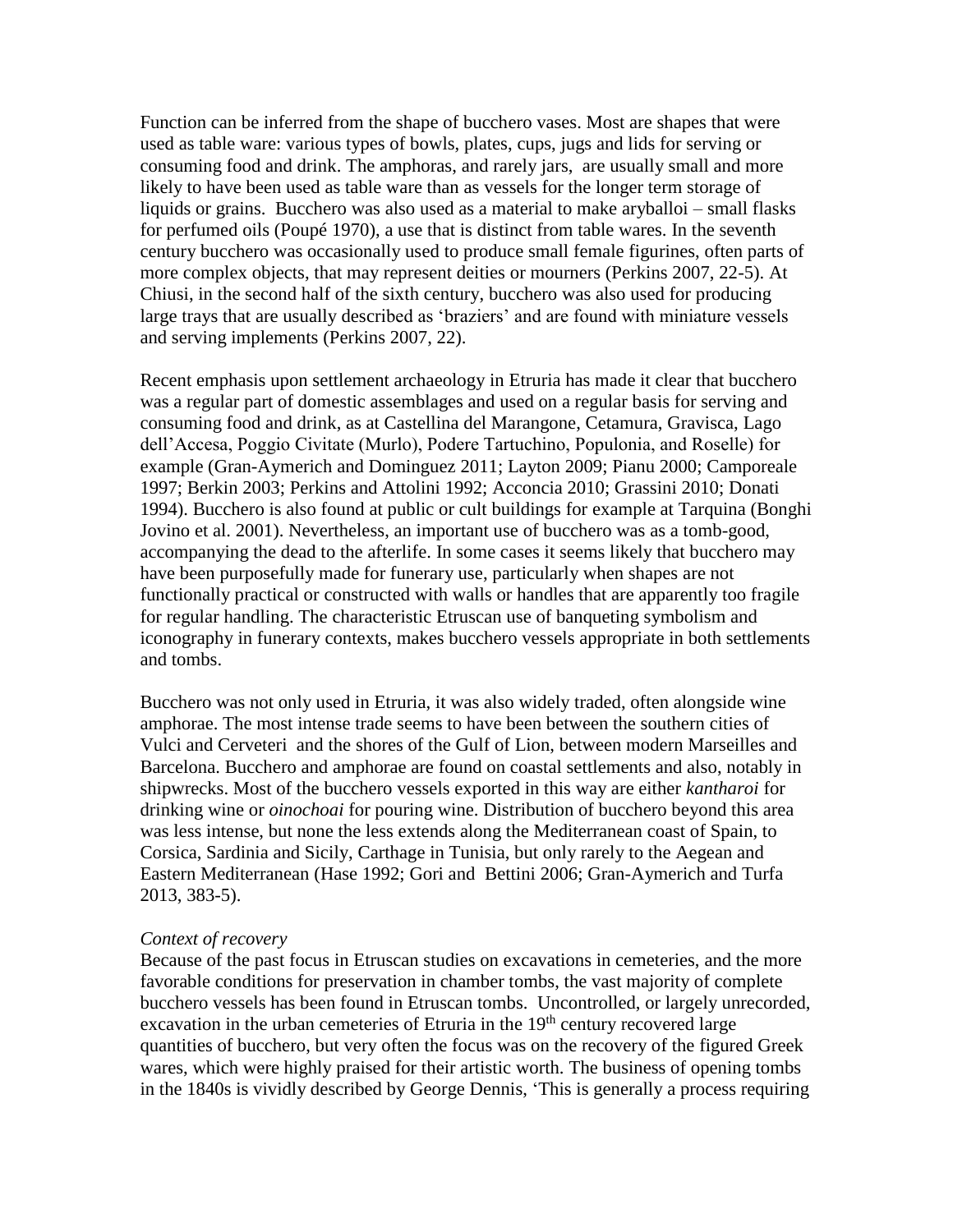great care and tenderness, little of which, however, was here used, for it was seen by the first objects brought to light that nothing of value was to be expected - *hoc miserae plebi stabat sepulchrum* ['here is the tomb of poor people' (Horace Satires 1.8.10)]. Coarse pottery of unfigured, unvarnished ware, and a variety of small vases in black clay, were its only produce; and as they drew them forth, the labourers crushed them beneath their feet as things 'cheaper than seaweed'. In vain we pleaded to save some from destruction; they were *roba di sciocchezza* – 'foolish stuff' - the *capo* was inexorable; his orders were to destroy immediately whatever was of no pecuniary value, and he could not allow us to carry away one of these relics which he so despised.' (Dennis 1848, 450). The 'small vases in black clay' will have been bucchero, and an immense quantity of data about the ancient context of bucchero is now unrecoverable. The discovery of undisturbed tombs containing bucchero is now a rare event.

#### *Context of display*

Towards the end of the  $18<sup>th</sup>$  century CE small quantities of bucchero we collected along with other antiquities, particularly sculptures and Greek vases. Sir Hans Sloane owned eight that were part of the founding collection of the British Museum in 1756 and William Hamilton, the British Ambassador in Naples, who is better known for his collection of Greek vases, owned at least 11, and perhaps as many as 29 bucchero vases in 1772. The major collection of Charles Townley (1737-1805) contained 28 bucchero items when it was purchased by the British Museum in 1815 (Perkins 2007,3). By the second quarter of the  $19<sup>th</sup>$  century, attitudes were changing as the realization of the Etruscans role in the history of Italy became more widely appreciated. In 1837 the Gregorian Museum opened with an impressive collection of Etruscan antiquities from the Papal territories, and there was a block-buster Etruscan exhibition in Pall Mall, London in 1837 described by *The Times of London* as 'very extraordinary and interesting' (26 January 1837, 7 col. f) (Buranelli 1991, 33-56; Perkins 2007, 3-4). This increased presence of Etruscan material, including bucchero, in public collections and exhibitions was paralleled in other major 19<sup>th</sup> century CE European and North American museums. Bucchero was, and is, still collected by private individuals, although these are rarely published or seen by the public (Camporeale 1991).

#### *Context of study*

Now in the 21<sup>st</sup> century bucchero is a well-studied class of Etruscan artefact (Perkins 2007, 5-10; De Puma 2013). Some vases can be dated to within a few decades, although for many the uncertainty may be as much as a century, and the exact date of the start of bucchero production is still debated. It is now realized that bucchero was made at many different centers in modern day Tuscany, Lazio, Umbria, Campania and Emilia Romagna. Although it possible to differentiate some of these centers, there are still large areas of uncertainty. Perhaps the biggest challenge at present is to identify the precise places and facilities where bucchero was made. There must have been significant infrastructure at Cerveteri, Tarquinia, Vulci, Orvieto and Chiusi, amongst other places, but to date none of the major production plants have been located and excavated. Exploring one of these centers will be the next big advance for the study of bucchero.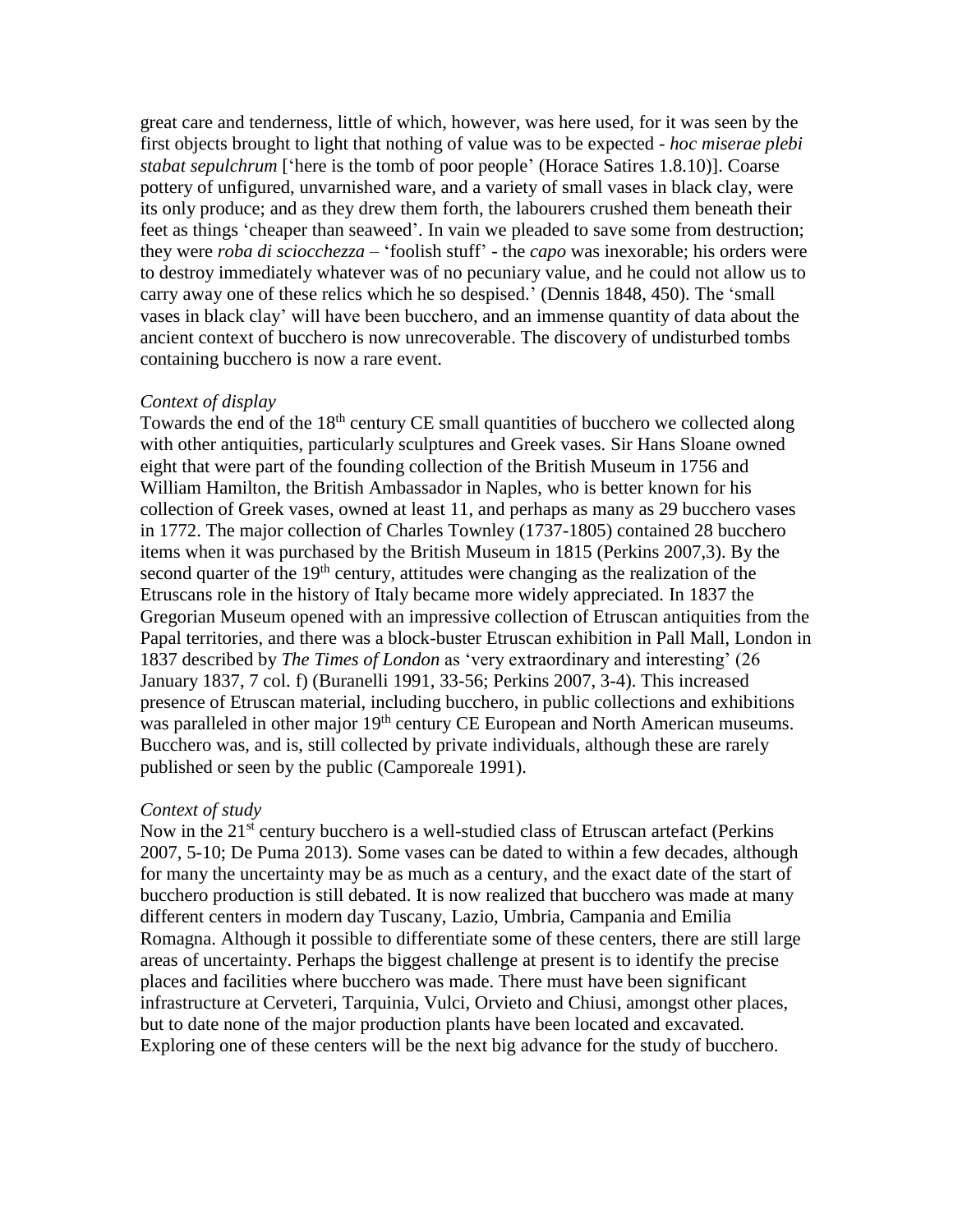# *References*

Acconcia, V. (2004) Note sulla produzione e tecnologia del bucchero etrusco. In: Naso, A. (ed.) Appunti sul bucchero. Atti delle giornate di studio. All'Insegna del Giglio, Florence, pp. 281–92.

Acconcia, V. (2010) Il bucchero di Populonia dalle ricerche dell'Universitá di Roma "La Sapienza": nuove acquisizioni e problemi. Officina Etrusca 3, 9-96.

Ambrosini, L. (2004) Il bucchero nell'Agro falisco. Un analisi preliminare. In: Naso, A. (ed.) Appunti sul bucchero. Atti delle giornate di studio. All'Insegna del Giglio, Florence, pp. 225–58.

Badoni, F.P. (ed.) (2000) Ceramiche d'impasto dell'età orientalizzante in Italia. Dizionario terminologico. Fratelli Palombi, Rome.

Barbagli, D. and Iozzo, M. (2007) Chiusi Siena Palermo. Etruschi. La Collezione Bonci Casuccini. Protagon Editori, Siena.

Belelli Marchesini, B. (2004). Appunti sul bucchero vulcente. In: Naso, A. (ed.) Appunti sul bucchero. Atti delle giornate di studio. All'Insegna del Giglio, Florence, pp. 91–148.

Benelli, E. (2004)'Il bucchero nell'Italia centrale appenninica e adriatica. Alcune osservazioni. In: Naso, A. (ed.) Appunti sul bucchero. Atti delle giornate di studio. All'Insegna del Giglio, Florence, pp. 275–80.

Berkin, J. (2003) The Orientalizing Bucchero from the lower building at Poggio Civitate. The University of Pennsylvania Museum, Philadelphia.

Biella, M.-C. (2010) La metamorfosi degli impasti in bucchero. Ovvero come gli artigiani falisci, si adattarono alla "moda del tempo". Officina Etrusca 3, 132-40.

Bonamici, M. (1974) I buccheri con figurazioni graffite. L.S. Olschki, Florence.

Bonghi Jovino, M., Chiaramonte Treré, C. and Bagnasco Gianni, G. (eds.) (2001) Tarquinia: scavi sistematici nell'abitato, campagne 1982-1988: i materiali, Volume 2. L'Erma di Bretschneider, Rome.

Brocato, P. and Regoli, C. (2009) Iconografie orientali nei calici a sostegni in bucchero etruschi. Rivista di Studi Fenici 37, 199-212.

Bruni S. (1998) Pisa antica. Anatomia di una città scomparsa. Longanesi, Milan.

Buranelli, F. (1991) Gli scavi a Vulci della Società Vincenzo Campanari-Governo Pontificio (1835-1837) L'Erma di Bretschneider, Rome.

Camporeale G. (1967) La tomba del Duce. Olschki ,Florence.

Camporeale, G. (1970) La Collezione alla Querce. Materiali archeologici orvietani. Olschki, Florence.

Camporeale, G. (1972a) Buccheri a cilindretto di fabbrica orvietana. Accademia toscana di scienze e lettere 'La Colombaria' Studi 21. Olschki, Florence.

Camporeale, G. (1972b) 'Buccheri a cilindretto di fabbrica tarquiniese. Studi Etruschi 40, 115–49.

Camporeale, G. (1991) La collezione C.A. impasti e buccheri. G.Bretschneider, Rome.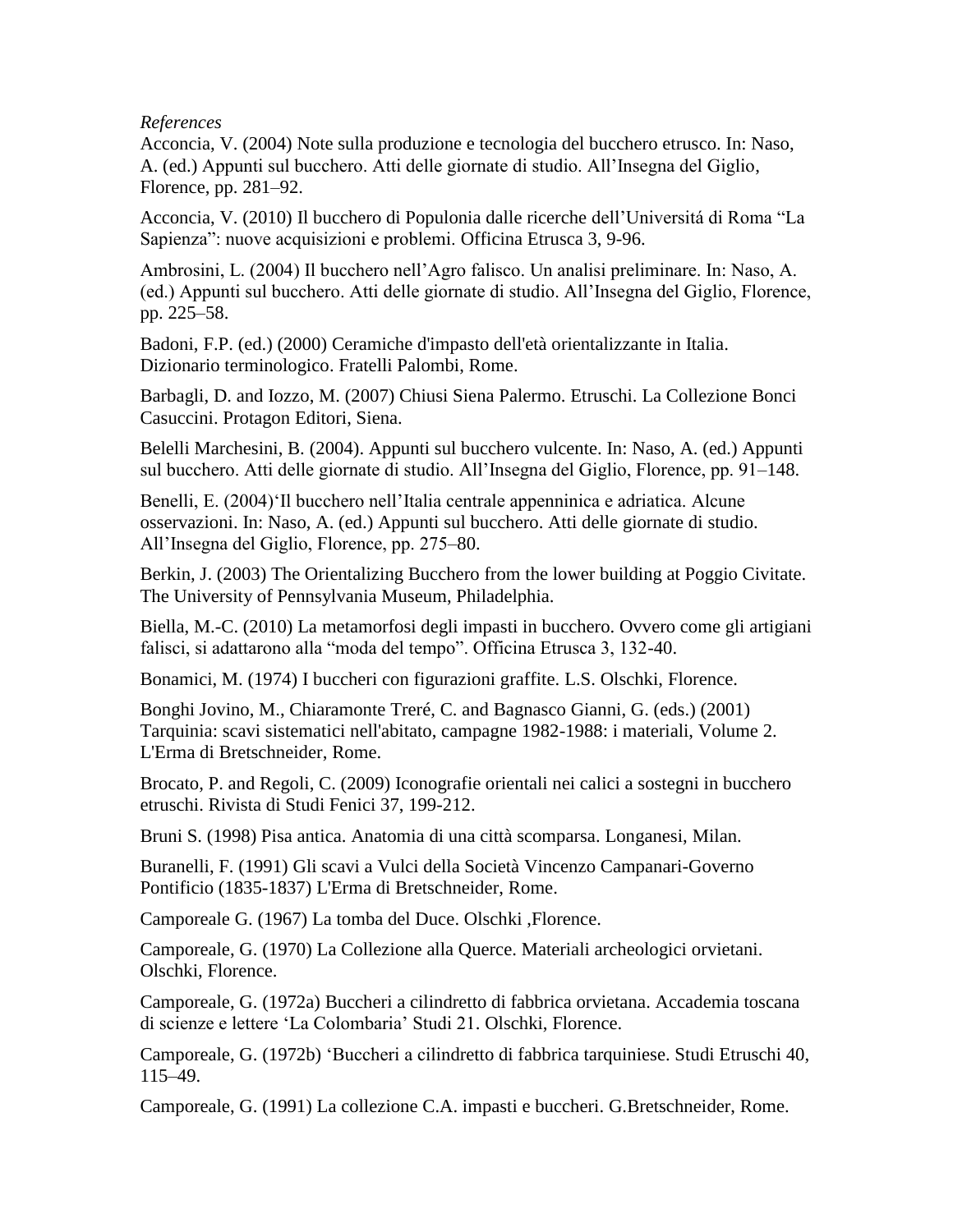Camporeale, G. (1997) L'abitato etrusco dell'Accesa: il quartiere B. G. Bretschneider, Rome.

Camporeale, G. (2000) Archaic pottery: impasto and bucchero wares. In: Torelli, M. The Etruscans. Thames & Hudson, London, pp. 405–19.

Cantù, M. (2010) Il bucchero e le sue imitazioni nella Sabina tiberina settentrionale. Officina Etrusca 3, 141-68.

Capecchi, G. and Gunella A. (1975) Calici di bucchero a sostegni figurati. Atti e Memorie dell'Accademia Toscana di Scienze e Lettere 'La Colombaria' 40, 35–116.

Cappuccini, L. (2011) Lo scarico archeologico di Monte San Paolo a Chiusi. Fabrizio Serra editore, Pisa – Rome.

Casini S. (2005): La ceramica di produzione locale: impasto, bucchero, etrusco-padana. In: De Marinis R.C. (ed.) L'abitato etrusco del Forcello di Bagnolo S. Vito (Mantova) – Le fasi di età arcaica. Comune di Bagnolo San Vito, Mantova.

Celuzza, M. (2000) Vulci e il suo territorio nelle collezioni del Museo archeologico e d'arte della Maremma. Bocca Editori, Milan.

Celuzza, M., Colmayer, F., Rafanelli, S. and Spaziani, P. (2004). I buccheri del Museo Archeologico della Maremma (Grosseto): I materiali vulcenti. In: Naso, A. (ed.) Appunti sul bucchero. Atti delle giornate di studio. All'Insegna del Giglio, Florence, pp. 149–78.

Cuomo Di Caprio N. (2007) Ceramica in archeologia, antiche tecniche di lavorazione e moderni metodi d'indagine, vol. II, L'erma Di Bretschneider, Rome.

D'Asti, R. and Vidale, M. (2004) Un contributo alla conoscenza delle tecniche di manifattura. In: Naso, A. (ed.) Appunti sul bucchero. Atti delle giornate di studio All'Insegna del Giglio, Florence, pp. 293–307.

Del Verme, L. (2000), L'abitato arcaico di Chiusi: lo scavo del Petriolo 4. La Ceramica di bucchero. In: Gastaldi, P (ed.) Studi su Chiusi arcaica, Annali di Archeologia e Storia Antica n.s. 5. Istituto Universitario Orientale, Naples, pp. 193–216.

De Marinis, G. (2008) Oinochoe polimaterica. In: Sabbatini, T. & Silvestrini, M. (eds.) Potere e splendore. Gli antichi piceni a Matelica. L'Erma Di Bretschneider, Rome, pp. 190-3.

Dennis, G. (1848) Cities and cemeteries of Etruria, (2nd ed.). Murray, London.

De Puma, R. (2013) The meanings of Bucchero. In: Turfa, J. M. The Etruscan World. Routledge, Abingdon, pp. 974-992.

Deriu, R. (2009) From Bucchero to grey ware in the Po valley: experimenting with the importance of firing. EuroREA 6, 39-44.

Di Gennaro, F. (2004), Il color nero delle stoviglie di bucchero italico. L'approccio sperimentale di Adolfo Klitsche de la Grange, In: Naso, A. (ed.) Appunti sul bucchero. Atti delle giornate di studio All'Insegna del Giglio, Florence, pp. 329–32.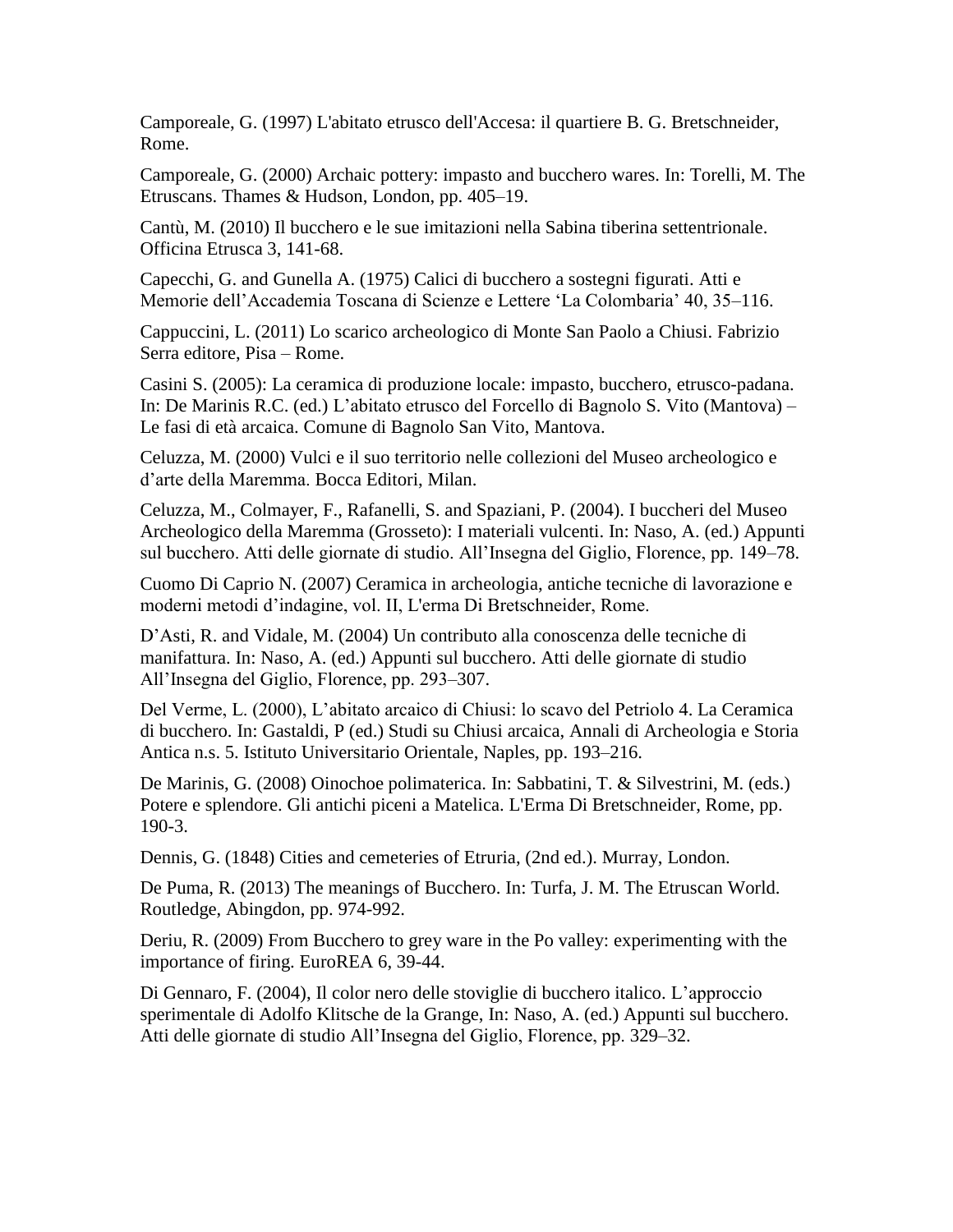Di Silvio, C., Di Silvio, P. and Polozzi, N. (2004) Osservazioni preliminari sull'area sacra suburbana della Lega a Blera. In: Naso, A. (ed.) Appunti sul bucchero. Atti delle giornate di studio. All'Insegna del Giglio, Florence, pp. 43–8.

Donati, L. (1967), Buccheri decorati con teste plastiche umane. Zona di Vulci. Studi Etruschi 35, 619–32.

Donati, L. (1968), Vasi di bucchero decorati con teste plastiche umane. Zona di Chiusi. Studi Etruschi 36, 319–55.

Donati, L. (1969), Buccheri decorati con teste plastiche umane. Zona di Orvieto. Studi Etruschi 37, 441–60.

Donati L. (1991) L'Atelier delle Rosette. Studi e Materiali 6, 83-99.

Donati, L. (1994) La casa dell'impluvium. Architettura etrusca a Roselle. G. Bretschneider, Rome.

Fulford, M. and Wallace Hadrill, A. (1999) Towards a history of pre-Roman Pompeii: excavations beneath the House of Amarantus (I.9.11-12), 1995-8. Papers of the British School at Rome 67, 82-84.

Gori, S. and Bettini, M. C. (eds.) (2006) Gli Etruschi da Genova ad Ampurias. Atti del XXIV Convegno di Studi Etruschi ed Italici, Marseille-Lattes, 26 settembre - 1 ottobre 2002. Istituti Editoriali e Poligrafici Internazionali, Pisa –Rome.

Gran-Aymerich, J. (1995) Le bucchero et les vases métalliques. Revue des études anciennes 97, 45–76.

Gran-Aymerich, J. and Dominguez, A. (2011) Castellina a sud di Civitavecchia: origini ed eredità. Origines protohistoriques et évolution d'un habitat étrusque. L'Erma di Bretschneider, Rome.

Gran-Aymerich, J. and Turfa, J.M. (2013) Etruscan goods in the Mediterranean world. In: Turfa, J. M. The Etruscan World. Routledge, Abingdon, pp. 373-425.

Grassini, F. (2010) Il bucchero degli edifici industriali di Populonia (scavi 1977-8 e 1980). Officina Etrusca 3, 97-115.

Gregori D. (1991) Una bottega vetuloniese di buccheri e impasti orientalizzanti decorati a stampiglia. Studi e Materiali 6, 150-166.

von Hase, E.W. (1993) Il bucchero etrusco a Cartagine. In: Bonghi Jovino, M. (ed.) Produzione artigianale e esportazione nel mondo antico – il bucchero etrusco. Collana di atti, Milan, pp. 187-94.

Hoskins, J.A. (1998) Biographical Objects: How Things Tell the Stories of People's Lives. Routledge, London and New York.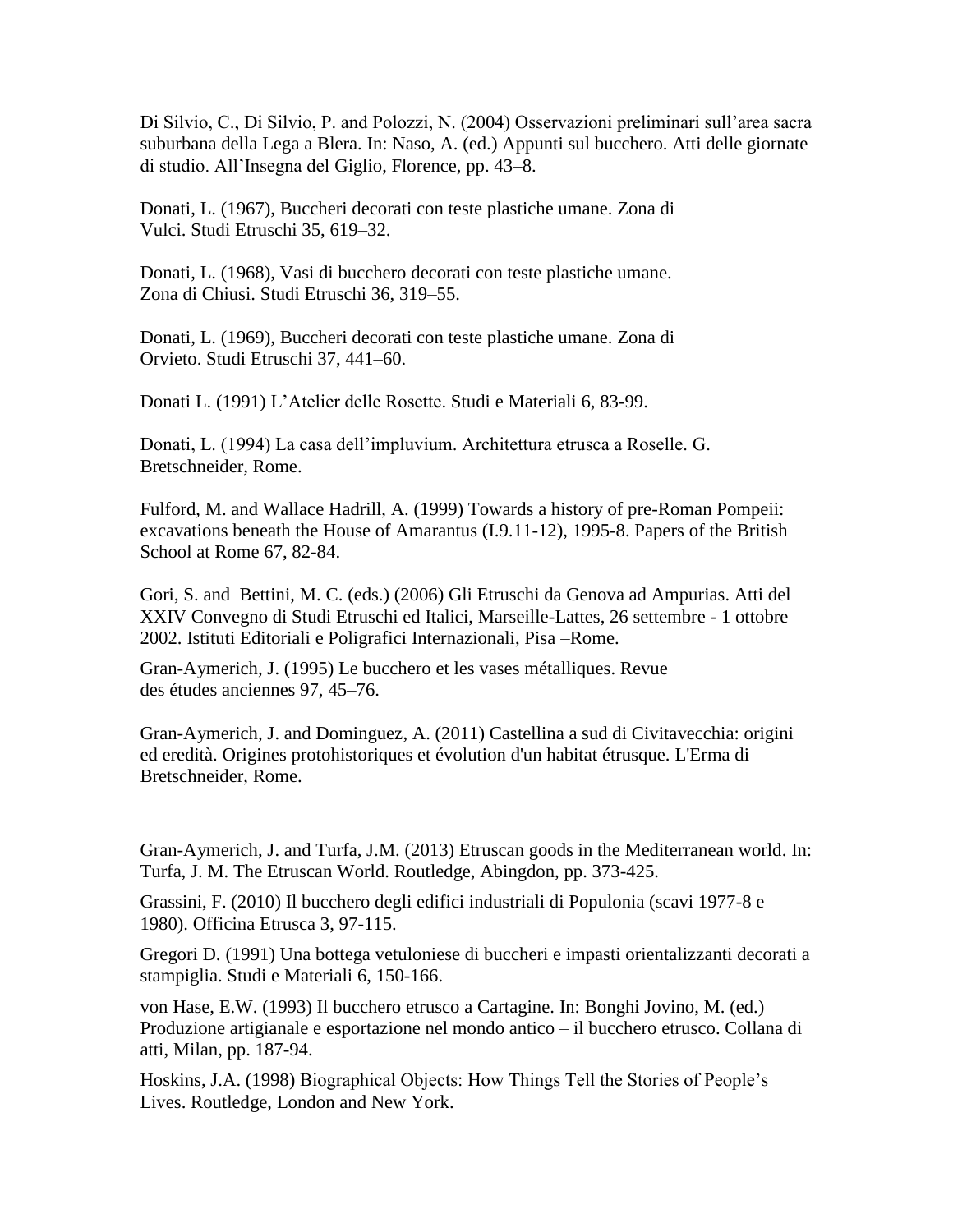Kopytoff, I. (1986) The Cultural Biography of Things: Commoditization as Process. In: Appadurai, A. (ed.) The Social Life of Things: Commodities in Cultural Perspective. Cambridge University Press, Cambridge, pp. 64-91.

Layton, S.A. (2009) Etruscan Bucchero Pottery from Cetamura del Chianti (Gaiole) Etruscan Studies 12, 21–60

Locatelli, D. (1993) La più tarda produzione del bucchero in Campania spunti di discussione. In: Bonghi Jovino, M. (ed.) Produzione artigianale e esportazione nel mondo antico – il bucchero etrusco. Collana di atti, Milan, pp. 171–85.

Locatelli, D. (2004) Tarquinia. In: Naso, A. (ed.) Appunti sul bucchero. Atti delle giornate di studio. All'Insegna del Giglio, Florence, pp. 49–90.

Marchetti, M.H.(2004) La produzione del bucchero a Veio: alcune considerazioni. In: Naso, A. (ed.) Appunti sul bucchero. Atti delle giornate di studio. All'Insegna del Giglio, Florence, pp. 17–28.

Martelli, M. (1994) Bucchero. In: Enciclopedia di Arte Antica Classica e Orientale, Secondo Supplemento 1971–1994. Treccani, Rome, pp. 761–7.

Minetti, A 2000 La tomba della Pania:corredo e rituale funerario. In: Gastaldi, P. (ed.) Studi su Chiusi arcaica, Annali di Archeologia e Storia Antica n.s. 5. Istituto Universitario Orientale, Naples, pp. 27-56.

Minoja, M. (2000) Il bucchero del Museo provinciale campano ricezione, produzione e commercio del bucchero a Capua (Capua Preromana vol. 9). Istituti editoriali e poligrafici internazionali, Pisa – Rome.

Naso, A., (1994) Ricerche petrografiche e geochimiche sul bucchero: risultati preliminari e prospettive archeologiche. In: Burragato, F., Grubessi, O.& Lazzarini, L. (eds.) Proceedings 1st European workshop on archaeological ceramics. Università degli Studi 'La Sapienza', Rome, pp. 291-301.

Naso, A. (ed.) (2004) Appunti sul bucchero. Atti delle giornate di studio. All'Insegna del Giglio, Florence.

Nijboer, A.J. (1998) From household production to workshops. Archaeological evidence for economic transformations, pre-monetary exchange and urbanisation in central Italy from 800 to 400 BC. Rijksuniversiteit Groningen, Groningen.

Palmieri, A. (2010) Alcune note sul bucchero tarquiniese. Officina Etrusca 3, 118-29.

Perkins, P. (2007) Etruscan Bucchero in the British Museum. British Museum Press, London.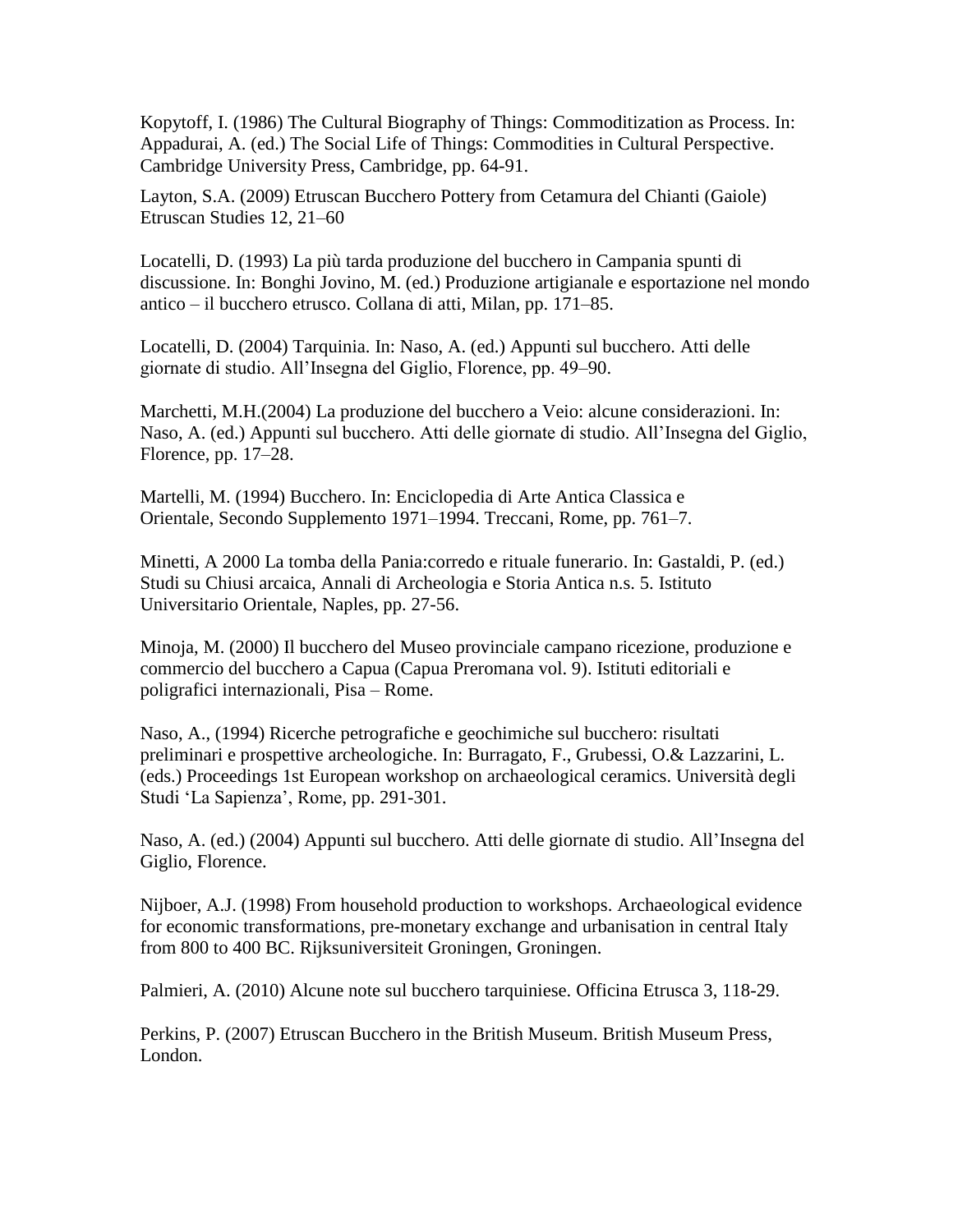Perkins, P. and Attolini, I. (1992), An Etruscan farm at Podere Tartuchino, Papers of the British School at Rome 60, 1–134.

Pianu, G. (2000), Il bucchero (Gravisca, scavi nel santuario greco 10). Edipuglia, Bari.

Poupé, J. (1963), Les aryballes de bucchero imitant des modéles protocorinthiens', in Etudes Etrusco-italiques. Mélanges pour le 25e anniversaire de la chaire d'Etruscologie à l'Université de Louvain (Recueil de travaux d'histoire et de philologie / Université catholique de Louvain; 4e. sér., fasc.31). Presses Universitaires de Louvain, Louvain, 227–58.

Rasmussen, T. (1985), Etruscan shapes in Attic pottery. Antike Kunst 28, 33–9.

Rasmussen T. (2006) Bucchero Pottery from Southern Etruria. Cambridge University Press, Cambridge.

Rastrelli, A. (ed.) (2000) Chiusi etrusca. Edizioni Luì, Chiusi.

Regter, W. (2003) Imitation and Creation. Development of early bucchero design at Cerveteri in the seventh century BC. Allard Pierson Series, Amsterdam.

Rossi, F.M. (2004) Osservazioni sul bucchero di Roma e del Lazio. In: Naso, A. (ed.) Appunti sul bucchero. Atti delle giornate di studio. All'Insegna del Giglio, Florence, pp. 259–68.

Santocchini Gerg, S. (2012) Riflessioni sui contatti fra Etruria settentrionale e padana. Motivi e tecniche decorative tra VII e V sec. a.C. Ocnus 20, 223-52.

Sciacca, F. (2003), La Tomba Calabresi. In: Sciacca, F. and Di Blasi, L., La Tomba Calabresi e la Tomba del Tripode di Cerveteri. Musei Vaticani, Vatican City, pp. 13–200

Tamburini, P. (2004) Dai primi studi sul bucchero etrusco al riconoscimento del bucchero di Orvieto: importazioni, produzioni locali, rassegna morfologica. In: Naso, A. (ed.) Appunti sul bucchero. Atti delle giornate di studio. All'Insegna del Giglio, Florence, pp. 179–224.

Vallesi, M. (2004a), Le techniche di foggiatura del bucchero nell'esperienza di un ceramista. In: Naso, A. (ed.) Appunti sul bucchero. Atti delle giornate di studio. All'Insegna del Giglio, Florence, pp. 307–14.

Vallesi, M. (2004b), Produzione sperimentale di bucchero. In: Naso, A. (ed.) Appunti sul bucchero. Atti delle giornate di studio All'Insegna del Giglio, Florence, pp. 315–28.

Van Kampen, I. (2004) I materiali dal foro romano e una classe di